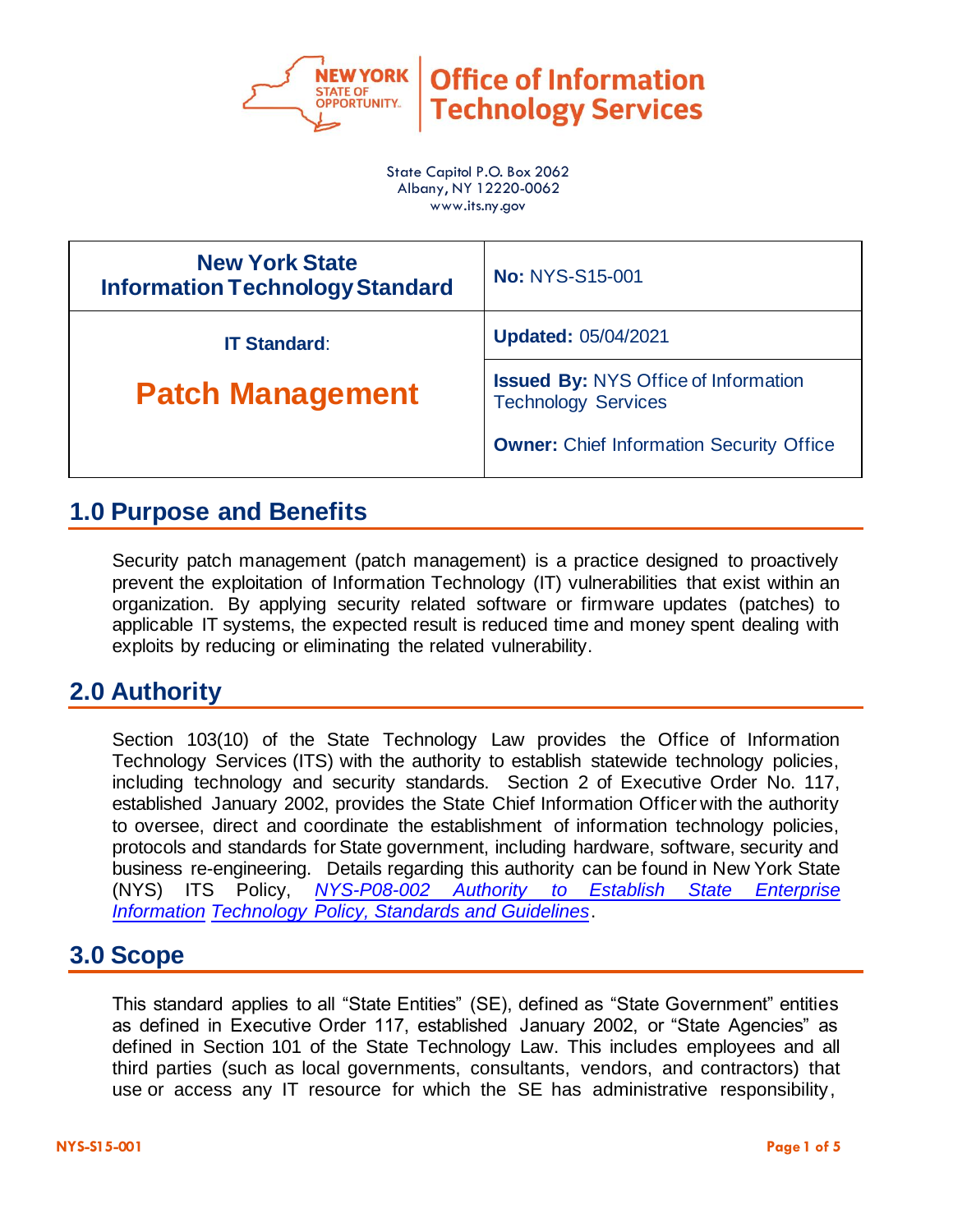including systems managed or hosted by third parties on behalf of the SE. While an SE may adopt a different standard, it must include the requirements set forth in this one.

This standard is applicable to all systems owned and/or operated by, or on behalf of, NYS.

This standard relates specifically to vulnerabilities that can be addressed by a software or firmware update (patch) and applies to all software used on NYS sy[stems.](https://its.ny.gov/document/vulnerability-scanning)  The NYS-S15-002 [Vulnerability Scannin](https://its.ny.gov/document/vulnerability-scanning)g Standard should be followed for requirements on addressing non-patched vulnerabilities.

#### **4.0 Information Statement**

- 1. State entities (SE) are responsible to ensure an individual or group is overseeing patch management for any given system. That individual or group may be within IT operations.
- 2. If patch management is outsourced, service level agreements must be in place that address the requirements of this standard and outline responsibilities for patching. If patching is the responsibility of the third party, SEs must verify that the patches have been applied.
- 3. A process must be in place to manage patches. This process must include the following:
	- monitoring security sources (Exhibit 1) for vulnerabilities, patch and non-patch remediation, and emerging threats;
	- overseeing patch distribution, including verifying that a change control procedure is being followed;
	- testing for stability and deploying patches; and
	- using an automated centralized patch management distribution tool, whenever technically feasible, which:
		- o maintains a database of patches;
		- o deploys patches to endpoints; and
		- o verifies installation of patches.
- 4. Appropriate separation of duties must exist so that the individual(s) verifying patch distribution is not the same individual(s) who is distributing the patches.
- 5. As per the NYS-P03-002 [Information Security Policy,](https://its.ny.gov/document/information-security-policy) all SEs must maintain an inventory of hardware and software assets. Patch management must incorporate all of the SEs installed IT assets.
- 6. Patch management must be prioritized based on the severity of the vulnerability the patch addresses. In most cases, severity ratings are based on the Common Vulnerability Scoring System (CVSS) v3.0 Ratings. A CVSS score of 9.0-10.0 is a critical vulnerability, 7.0-8.9 is a high impact vulnerability, a score of 4.0-6.9 is a moderate vulnerability and a CVSS of 0.1-3.9 is considered a low impact vulnerability.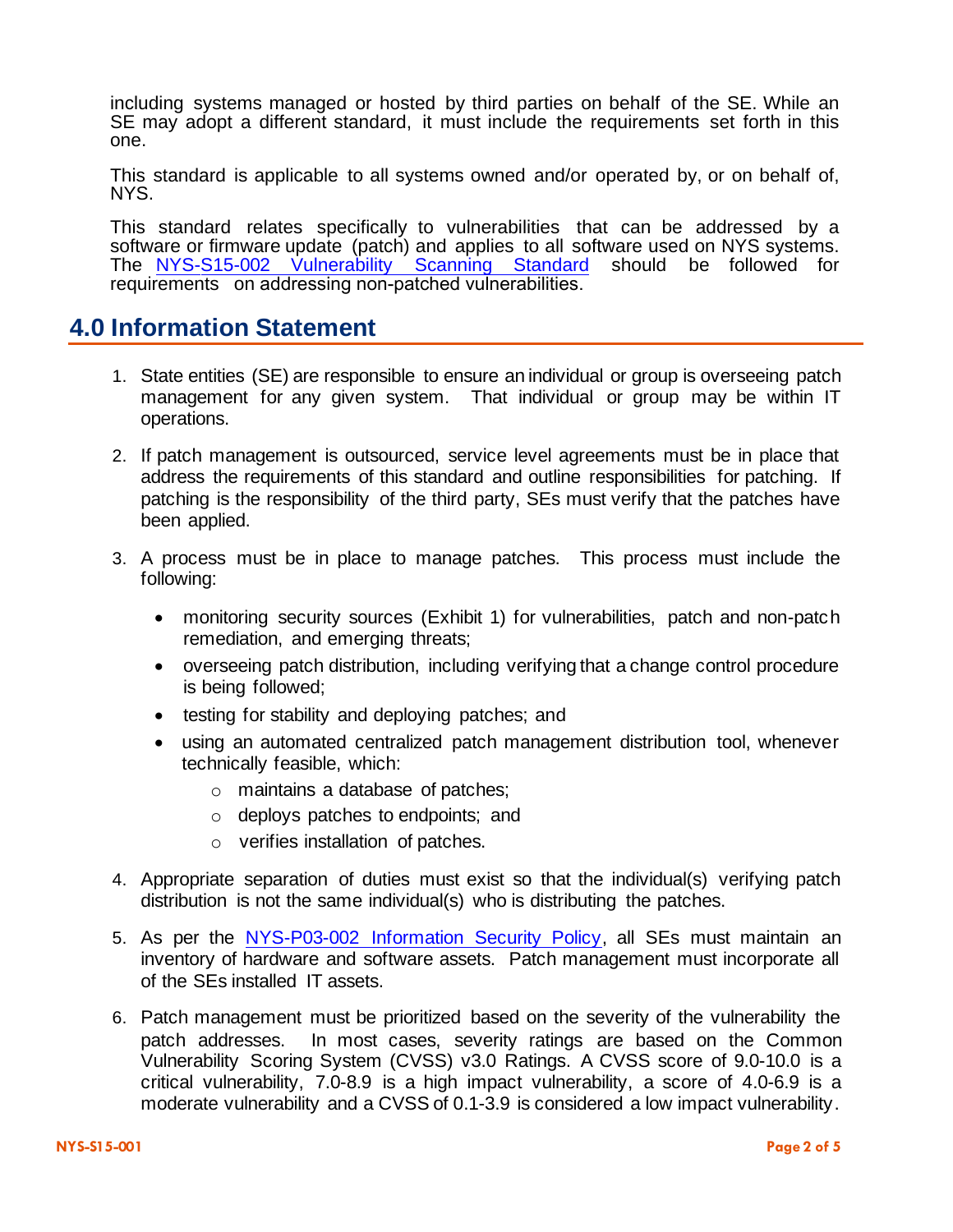- 7. The NYS Chief Information Security Office (CISO) may deem any vulnerability to be high impact, regardless of CVSS score, based on a NYS specific analysis.
- 8. The impact to the SE's information assets is based on the asset's information classification as per the NYS-S14-002 [Information Classification Standard.](https://its.ny.gov/document/information-classification-standard) To the extent possible, the patching process must follow the timeline contained in the tables below:

| <b>Table 1: RISK RATING</b>                                              |                                                                         |                                                                                               |                                                                        |  |
|--------------------------------------------------------------------------|-------------------------------------------------------------------------|-----------------------------------------------------------------------------------------------|------------------------------------------------------------------------|--|
| <b>Impact</b><br>(Confidentiality,<br>Integrity,<br><b>Availability)</b> | <b>Exposure</b>                                                         |                                                                                               |                                                                        |  |
|                                                                          | <b>Systems with</b><br>no network<br>connectivity to<br>production data | <b>Systems with</b><br>network<br>connectivity to<br>production data<br>(not internet facing) | <b>System that</b><br>is publicly<br>available<br>from the<br>internet |  |
| <b>High</b>                                                              | <b>Moderate</b>                                                         | <b>High</b>                                                                                   | <b>High</b>                                                            |  |
| <b>Moderate</b>                                                          | Low                                                                     | <b>Moderate</b>                                                                               | High                                                                   |  |
| Low                                                                      | Low                                                                     | Low                                                                                           | High                                                                   |  |

| <b>TABLE 2: PATCH TIMEFRAMES</b>     |                        |                        |                                                                      |                                                                       |
|--------------------------------------|------------------------|------------------------|----------------------------------------------------------------------|-----------------------------------------------------------------------|
| <b>Vulnerability Severity</b>        |                        |                        |                                                                      |                                                                       |
| <b>Risk Rating</b><br>(from Table 1) | <b>Critical</b>        | <b>High</b>            | <b>Moderate</b>                                                      | Low                                                                   |
| <b>High</b>                          | 15<br>calendar<br>days | 30<br>calendar<br>days | 3 months                                                             | At the discretion of the<br>ISO/designated<br>security representative |
| <b>Moderate</b>                      | 30<br>calendar<br>days | R.<br>months           | 6 months                                                             | At the discretion of the<br>ISO/designated<br>security representative |
| Low                                  | 4 months               | 6 months               | At the discretion of the<br>SO/designated<br>security representative | At the discretion of the<br>ISO/designated<br>security representative |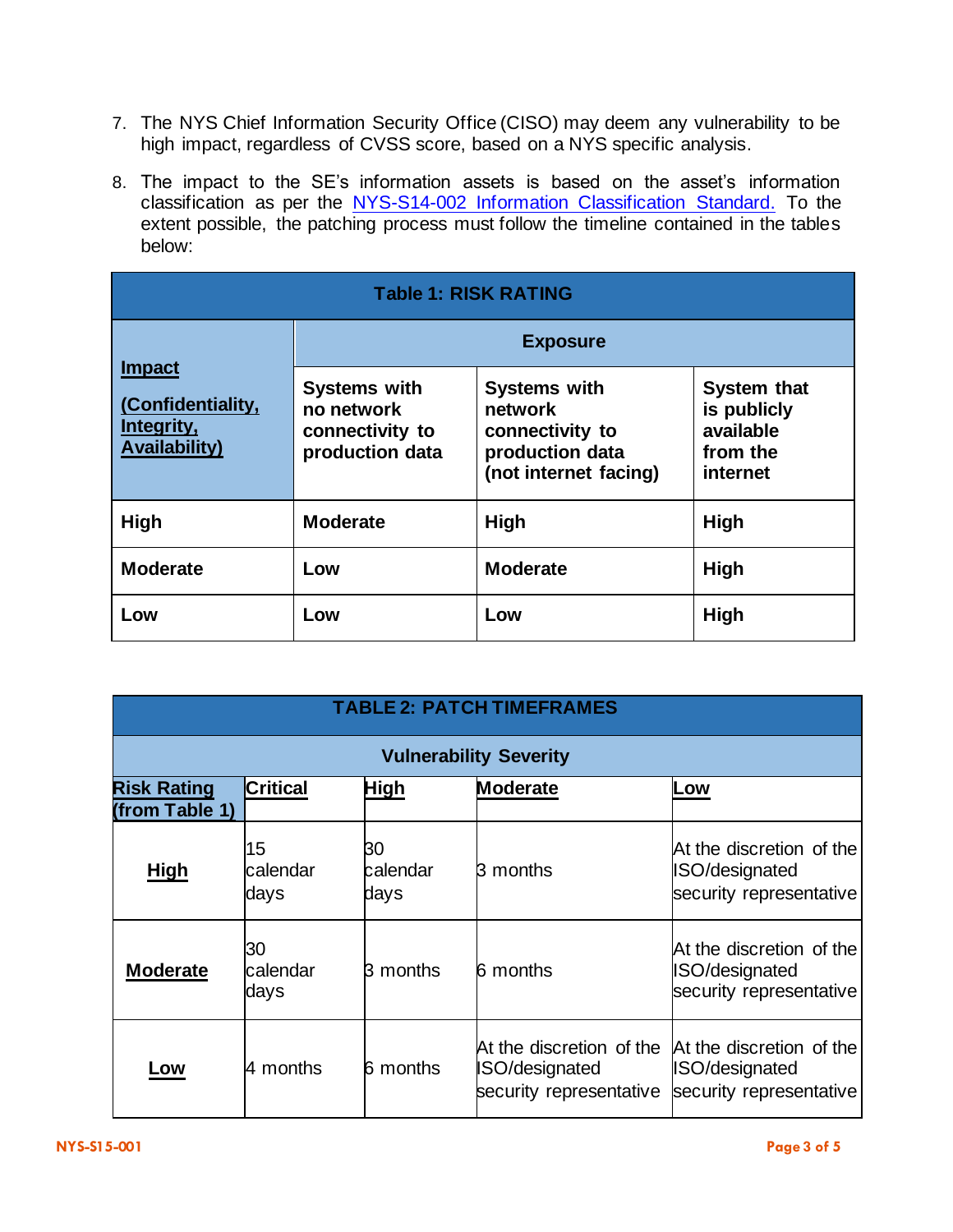- 9. If patching cannot be completed in the timeframe listed in the table above, compensating controls must be put in place within the timeframes above and the [exception process](http://www.its.ny.gov/tables/technologypolicyindex.htm/security) must be followed.
- 10. If a patch requires a reboot for installation, the reboot must occur within the timeframes outlined above.

#### **5.0 Compliance**

This standard shall take effect upon publication. Compliance is required with all ITS policies and standards. ITS may amend its policies and standards at any time; compliance with amended policies and standards is required.

If compliance with this standard is not feasible or technically possible, or if deviation from this policy is necessary to support a business function, State Entities shall request an exception through the Chief Information Security Offic[e exception process.](http://www.its.ny.gov/document/information-security-exception-policy)

## **6.0 Definitions of Key Terms**

Except for terms defined in this policy, all terms shall have the meanings found in [http://www.its.ny.gov/glossary.](http://www.its.ny.gov/glossary)

## **7.0 Contact Information**

Submit all inquiries and requests for future enhancements to the policy owner at:

**Chief Information Security Office Reference: NYS-S15-001 NYS Office of Information Technology Services 1220 Washington Avenue, Building 5 Albany, NY 12226 Telephone: (518) 242-5200 Email: [CISO@its.ny.gov](mailto:CISO@its.ny.gov)**

Statewide technology policies, standards, and guidelines may be found at the following website: <http://www.its.ny.gov/tables/technologypolicyindex>

#### **8.0 Revision History**

This standard shall be subject to periodic review to ensure relevancy.

| <b>Date</b> | <b>Description of Change</b>     | <b>Reviewer</b>                                                              |
|-------------|----------------------------------|------------------------------------------------------------------------------|
| 01/16/2015  | <b>Original Standard Release</b> | Deborah A. Snyder,<br>Deputy Chief<br><b>Information Security</b><br>Officer |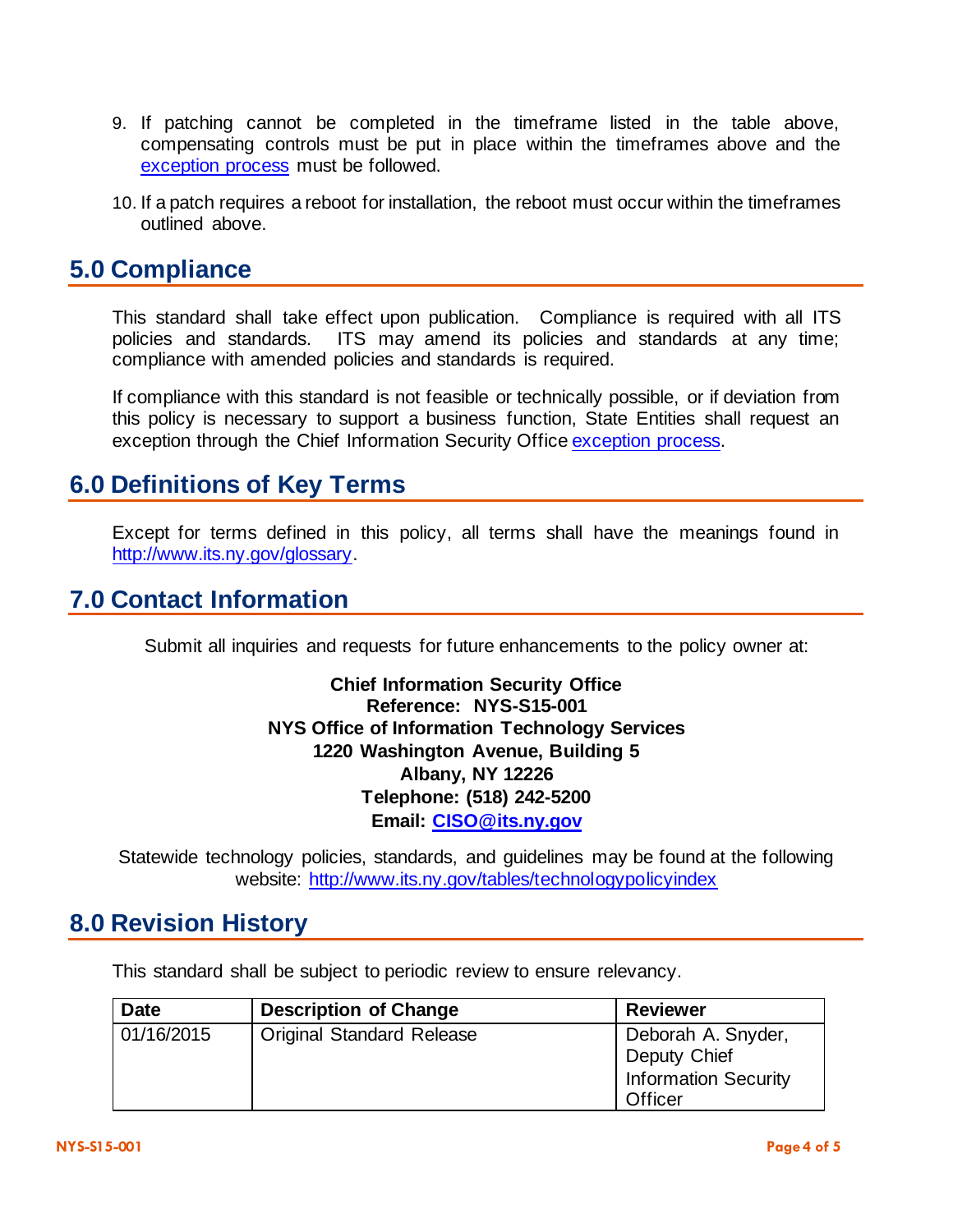| <b>Date</b> | <b>Description of Change</b>                                                 | <b>Reviewer</b>                                                              |
|-------------|------------------------------------------------------------------------------|------------------------------------------------------------------------------|
| 02/25/2017  | Update to Scope, contact information<br>and rebranding                       | Deborah A. Snyder,<br>Deputy Chief<br><b>Information Security</b><br>Officer |
| 09/11/2018  | Scheduled review – minor changes to<br>Authority, Scope, and title of office | Deborah A. Snyder,<br>Chief Information<br><b>Security Officer</b>           |
| 05/04/2021  | Updated impact and patch timeframes<br>based on Federal guidance.            | Karen Sorady, Chief<br><b>Information Security</b><br>Officer                |
| 05/19/2021  | Updated Scope language                                                       | Karen Sorady, Chief<br><b>Information Security</b><br>Officer                |

## **9.0 Related Documents**

[National Institute of Standards and Technology, Special Publication 800-40, Guide to](http://csrc.nist.gov/publications/PubsSPs.html)  [Enterprise Patch Management Technologies](http://csrc.nist.gov/publications/PubsSPs.html)

[Common Vulnerability Scoring System](http://www.first.org/cvss)

[National Vulnerability Database Vulnerability Severity Rankings](http://nvd.nist.gov/cvss.cfm)

Department [of Homeland Security \(DHS\) Cybersecurity and Infrastructure Security](https://cyber.dhs.gov/bod/19-02/)  [Agency \(CISA\) Binding Operational Directive \(BOD\) 19-02](https://cyber.dhs.gov/bod/19-02/)

[NYS-S15-002 Vulnerability Management Standard](https://its.ny.gov/document/vulnerability-scanning)